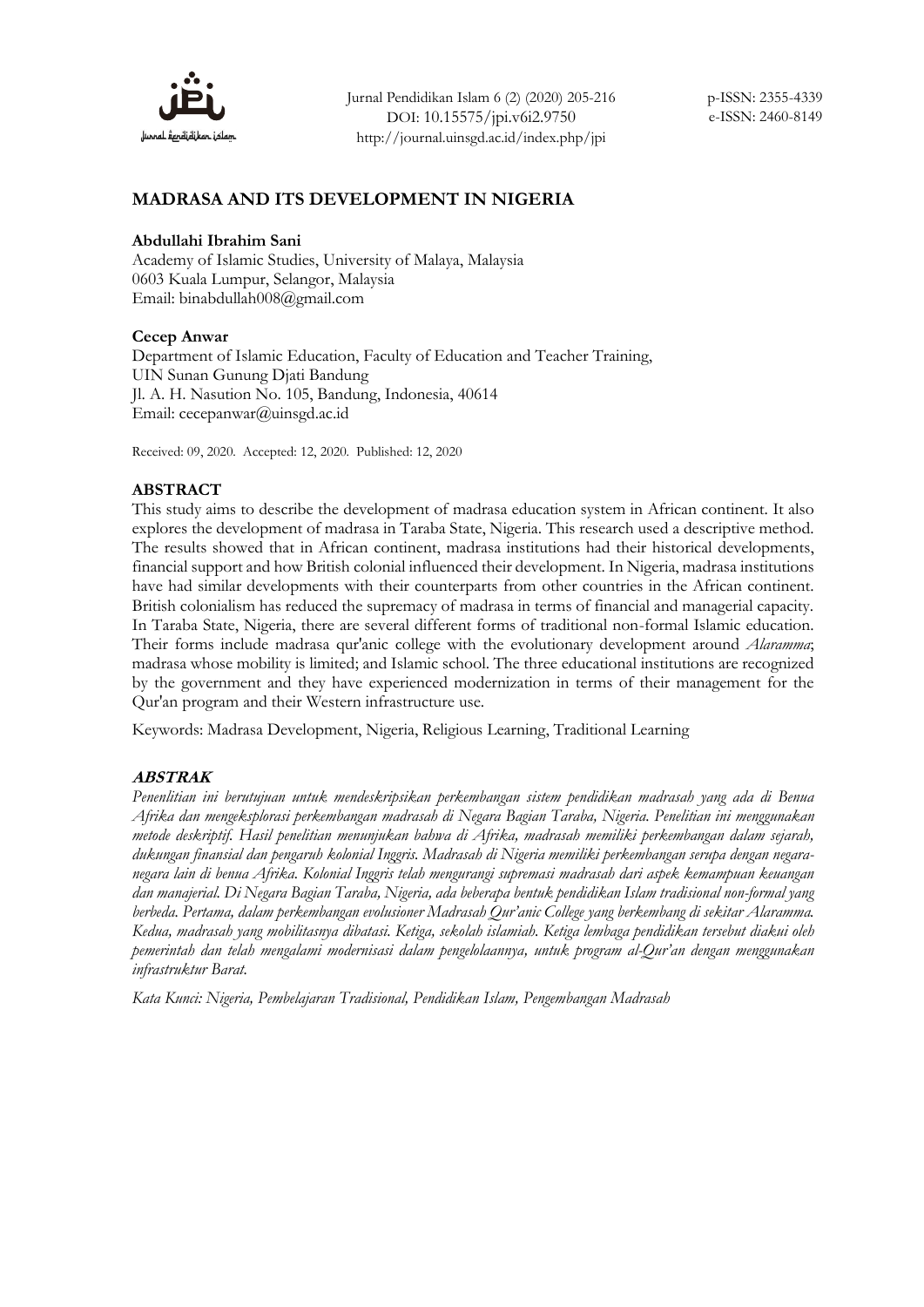# **INTRODUCTION**

Madrasa education is one of the systems of education developed in many countries like Nigeria. It refers to traditional islamic education institutions. In most African countries, it is usually used to be a locally built camp or hut at the outskirt of the city or town, where the teaching and learning of madrasa education are observed. This traditional Islamic education institution has been in existence in northern Nigeria before the emergence of the British colonialist, in the 18<sup>th</sup> century (Shehu, 2006). Its existence has been felt by the society before the arrival of colonial. Madrasa has its roots in some African countries, such as Timbuktu (in Mali), Chad, Ghana, Niger Republic, and Senegal (Shehu, 2006). They have developed centuries and undergone several changes to survice in the continent.

Madrasah institutions are important religious and cultural tool to socialize the processes and continuity of Islamic education and traditions in Muslim societies. They play crucial roles in the early time for Muslim children. They train and educate children reading and memorization of the glorious Qur'an which is fundamental to their understanding of the faith and performance of routine acts of worship. They also provide early training in Islamic manners and etiquettes leading to the development of children development and personalities that will equip their productive lives on earth and in the hereafter. To achieve this purpose, Qur'anic schools has been accepted by the society to serve children Muslim. Religious education is considered a religious obligation. These Islamic education institutions prevailed in much of northern Nigeria as the sole institutions that were designed for religious learning long before the advent of western education and colonization emerged (Ozigi & Ocho, 1981). The society has never witnessed the transformation or modification of the institution of madrasa with western and modern school concept before the arrival of colonial.

The heyday of madrasa was challenged by the advent of western education. Madrasa dominant system in Islamic education with the necessary institutional support and protection began to deteriorate in the African countries. They are left without any state support and began to dwindle and stagnate (Umar, 2003). These schools were subsequently characterized by limited curricula goals and contents; weak management structures; a poor resource base; and lack of official recognition of both their products and form of learning. As a result, Islamic education institution at that time became increasingly incapable of helping learners to achieve selffulfillment and effectively discharge their civic responsibilities as citizens of an emerging nationstate

In Taraba state, Nigeria, there are several distinct forms of non-formal traditional Islamic education. The first, in terms of evolutionary development, is the Madrasa Qur'anic College. This type of Islamic education institution is nomadic in nature and could not reside longer in a particular place to serve the students. It revolves around the *Alaramma*, the teacher, who often travels with the pupils and pitch a camp often on the outskirts of the town to form a collegiate system for the total study of the Qur'an. Second, Madarasas where the mobile nature of the schooling system has been restricted – often an *Alaramma* could stay in the same place for years. The third is the Islamiyya Schools that are recognized by the Government and have been undergoing modernization in terms of its management to run Qur'anic schools program using Western infrastructures. They are recognized by SUBEB (State Universal Basic Education Board) and receive some assistance from the government. The assistance can be in form of financial support to help them survive and meet their need.

Islamic education institutions have emphasized the teachings of the Glorious Qur'an and it became a clear guideline leading to the steady progress and subsequent development of Islamic education. The companions had played a major role in achieving this objective. Thus, under *Umayyad, Abbasid*, and other subsequent regimes, Islamic education institutions had developed, and reached different corners of North and West Africa, including Hausa land eventually Taraba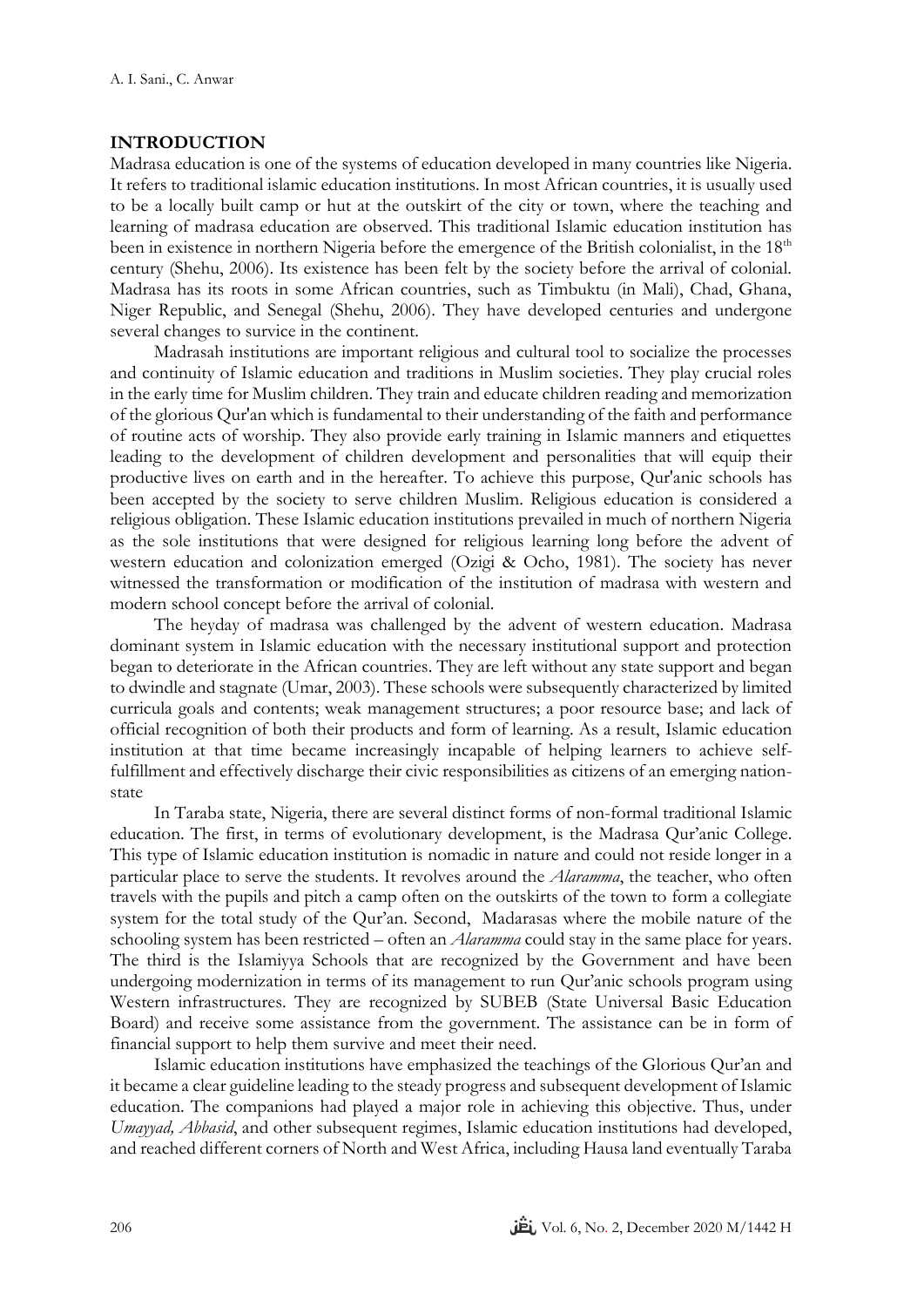State. This development provided many socio-religious benefits for the teachers as well as and students in the Islamic education institutions. In addition to teacher and students, the society also receive benefits from the madrasa development for their children religious development.

In relation with Islamic education institution development, Brunei Darussalam country has applied Islam as an official religion. In this country, Quranic schools enjoy full-fledged state intervention. This is to say that the establishment and maintenance of religious institutions are the responsibility of the government. To fulfill this, the government establishes eloquent structures for Islamic schools. For example, *Tahfeez al Qur'an* institutions have been supported by the provision of hostel accommodations, classrooms, toilets, playground, and mosques. Some of the renowned Islamic institutions in the Sultanate include: Brunei college of Islamic Studies (*Ma'ahad*), Religious Teachers Training college and Sultan *Hajj Hassanal Bolkiah Tahfeez al Qur'an* Institute (Yousif, 2000). Those institution receive all support both financially and structurally from the state to develop and strive in delivering Islamic education.

Another country in Southeast Asia, Indonesian government has also supported madrasa institutions. They enjoy the same treatment as the conventional schools because they are both recognized and supported by the government. For instance, those students who memorize Qur'an by heart (*Huffaz*) are certified by the government of Indonesia as a form of the government recognition and appreciation. Those *huffaddz* and therefore employable in schools and mosques to secure their employability for their life (Muhammad & Hashim, 2014). This is different from Nigeria where the country has not recognized the Qur'anic schools and not certified *huffadz* for their achievement. The condition makes it difficult for the students to work for their living. Without proper and better support from the government and the society, those students in Nigeria have weak motivation to strive in their expertise.

In Malaysia, Qur'anic schools popularly referred to as *Ma'ahad Tahfeez al Qur'an*, also receive some funds from the government. In addition the Islamic education institution have received financial assistance from the Zakat administrators to run the institution. The government applies Islamic religion as the state foundation. The state is involved in the provision of infrastructure and development of religious education. *Ma'ahad Tahfeez al Qur'an* institutions are built and run by the government (like the madrasa school in Kedah, Selangor, and many other places). Given this circumstance, *Madarasah* institutions fall under the category of organization that could access *Zakat* funds in Malaysia (Yusoff, 2013). Access to this financial source provide the strength for the institution to serve and maintain the quality of Islamic education for the students.

There is a little information on how Islamic education institution in Nigeria developed and how those institutions position in relation to the state and government assistance. This study was aimed at investigating the development of madrasa institutions in Taraba State, Nigeria. In addition, their status and how their financial condition to run religious education are explored.

# **METHOD**

This study was aimed at investigating the development of Madrasa in Taraba State, Nigeria. To achieve the objectives of the study, descriptive qualitative was applied. The data were collected through document analysis and observation. The former deals with the book, university record journal, and report relevant to the data needed. The latter has something to do with observation of activities related to the madrasa system implementation.

### **RESULTS AND DISSCUSSION**

Based on the data collected, this study has several findings. The findings will be organized as follows: Madrasa in Africa, Madrasah in Nigeria and the development of condition of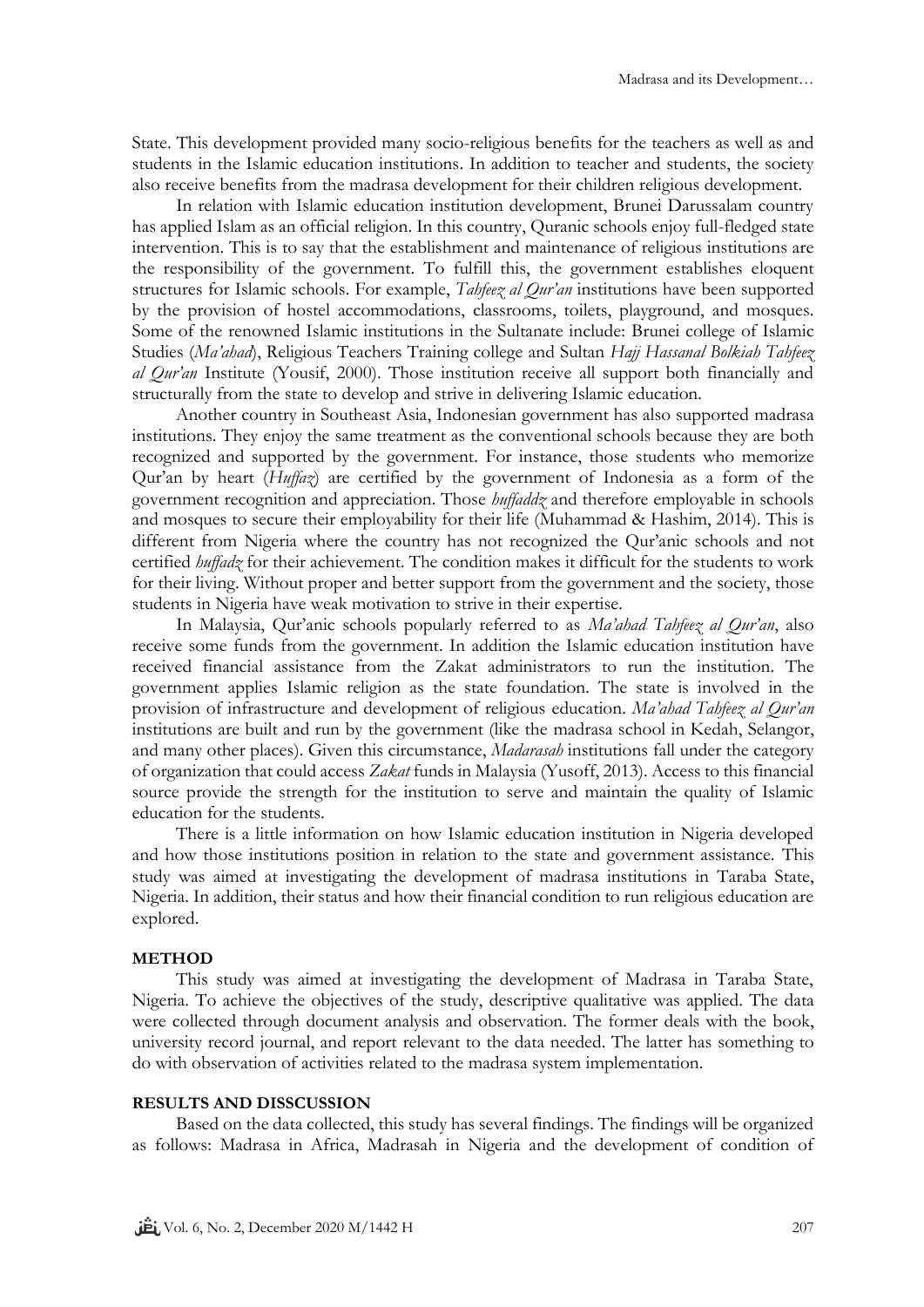madrasah in Taraba State. Those findings will be discussed with relevant literature to see how this study contributes to the body of knowledge.

# **Madrasa in Africa**

Islam has spread to several states such as Libya, Egypt, Morocco, Tunis, and Algeria in North Africa, to West Africa south of the Sahara (Bakewell & De Haas, 2007). The factors which pioneered and facilitated the spread of Islam religion were the Sufi orders, Muslim visitors, the itinerant scholars, the traders, and Muslim reformers. They served as teachers, promotors of literacy in Arabic script and language, and they taught Islamic sciences in general. When Islam was introduced to Kanem Borno and became a state religion, Bornu gradually became the center for Qur'anic recitation more than any other town in *Hausaland* as Qur'anic teaching and recitation became its specialty. This fact was attested by Muhammad Bello, the son of Shehu 'Sheikh Othman bin Fodio (Yola, 2002).

The madrasa system enjoyed great support and encouragement from the *Mais* (a title for Bornu rulers) (Shehu, 2006). The system has produced religious reformers, rulers, clerics, and scholars, administrators, judges, and a sequence of men who are literate and have good command in the Arabic language (Taiwo, 2013). Madrasa originated in the reign of (Mai) Ali Gaji (1503 C.E) who encouraged and supported the establishment of such centers in many areas for the spread of literacy. The prominent figures include Geidam, Damaturu, and Kukawa. These Islamic education centers produced several experts in the writing and recitation of the Qur'an. The Mais supported and generously financed these Qur'anic schools and their scholars. It influences the Qur'anic school system in Bornu which spread to the neighboring Hausa states.

After successfully conforming the political, social, religious, economic, and intellectual life of Hausa land to Islamic teachings, the *Mujaddid* Sheikh Othman bin Fodio instructed all the students of Al-Qur'an to disperse of the Caliphate and impart their knowledge in order not to remain idle on the one hand. On the other hand, this program was trying to rescue the populace from continuously wallowing in the river of ignorance. These people comply with the orders of the Shehu. They started gathering students for this purpose. Parents then regarded it as their contributing quota to hand over their wards to the Mallam. It enhanced the jihad by having children learned in the Qur'an who would successfully carry out the responsibilities of the future generation under the teachings of Islam (Maibushra, 2005). The teachers then along with their students were adequately catered for as per their feeding, accommodation, and security. Rulers were extremely happy to host these types of schools and regarded it as a religious duty to shoulder all their responsibilities, in addition to the support rendered by the society. Begging and destitution in this system of education were then unheard of as their principal remote cause, governmental and societal neglect were not in existence.

*Jihad* leaders continued to spread and encourage this system of education. One of the known figure that play prominent role, is Shehu 'Abdullahi bin Fodio. He brought the pronunciation of Arabic letters close to their similes in Hausa and Fulfulde. For example,

- 1. (*j*) in Arabic language is uttered as {K} in the indigenous language (*Hausa*/Fulfulde)
- 2. ( $\Rightarrow$ ) in Arabic language is uttered as  $\{D\}$  in the indigenous language (*Hausa*/Fulfulde)

This contribution helped greatly in making pronunciation of Arabic letters easy among the learners in Hausa and Fulfulde. It has been maintained among population and continued to be practiced by the speakers our present time (Imam, 2002).

According to the National Council for the Welfare of the Destitute (2001) and (Okugbeni, 2013), the madrasa system of education has been in existence, centuries before British colonizers, and it has been the source of moral and educational training, to northern Muslim dominated societies in Nigeria. Before the coming of the British colonial powers, in the year 1824, every family sent their children to Quranic school, popularly known as *makarantar allo*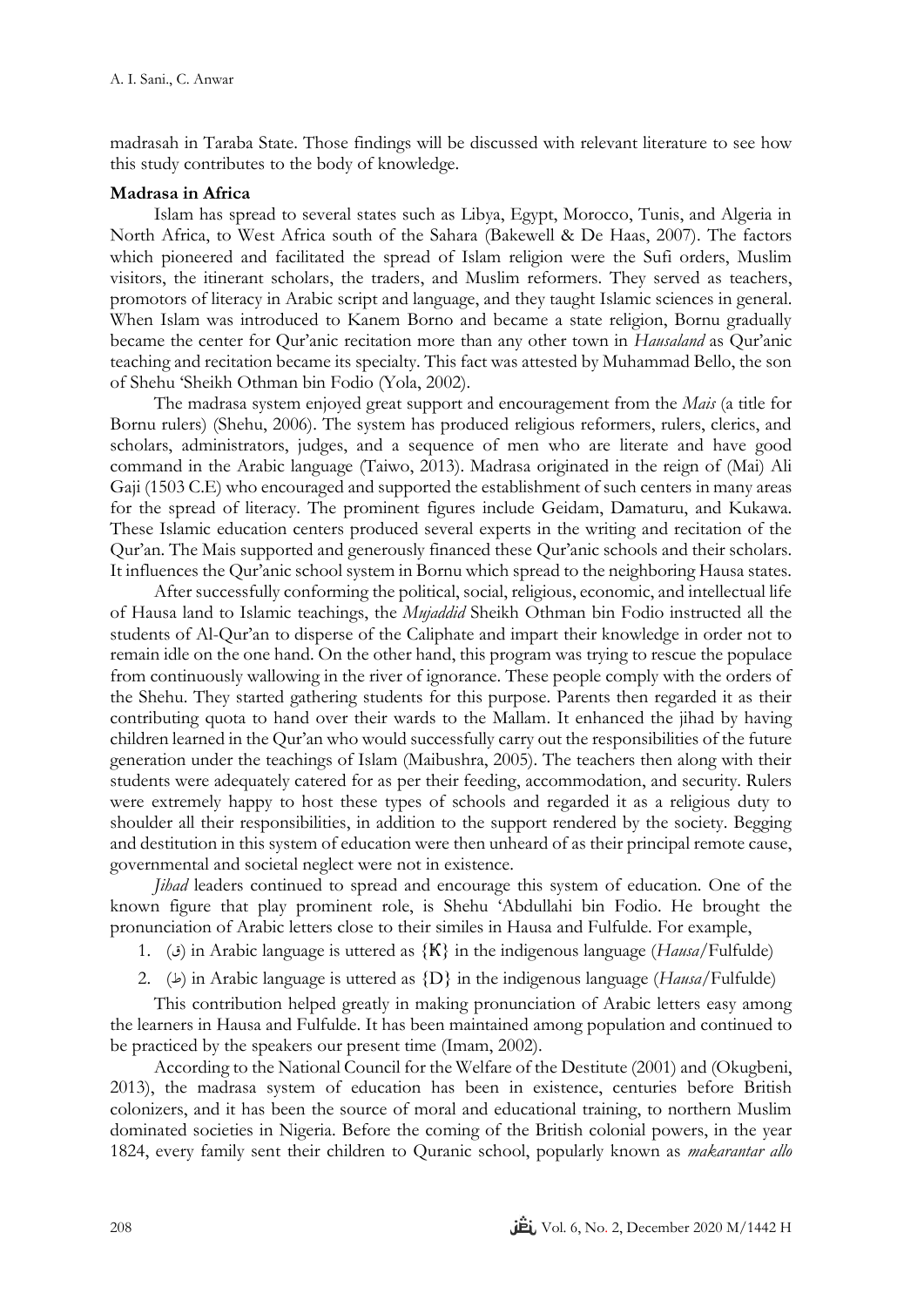meaning 'the slate school', (referring to the wood curved object that the Quran verses and chapters are hand-written and recited). Children left their homes and went to school. They returned home when the school hour is over. They lived with their parents and received moral upbringing and directions for further steps in life (Kabir, Iliyasu, Abubakar, & Ahmad, 2005).

Quranic schools or madarasa predated British colonialism in Nigeria. In most parts of West African states, the school's program went through a couple of modifications especially during the *Elkanemi* dynasty. In this era, the Qur'anic educational system was referred to as madarasa system and was based on the doctrine of migration (*Hijra*). In the pre-colonial era, Qur'anic schools have been considered to be the responsibilities of government, state treasury through *Zakat* fund (received from the rich people), parents of the pupils and people in the communities also readily supported the *Almajiris* who came from faraway towns. In return, the teacher and the students engaged in helping the community through cultivating their farms, laundry, gardening, weaving, sewing, and so on to contribute to the society that assisted them. This is different from the *Tsangaya* school system. The system beg in the streets and public places and they had never been a chore of the early *Almajiris* (Abdulqadir, 2003; Odumosu et al., 2013).

Madrasa as an Islamic education institution is one of the systems of education developed in several countries like Nigeria. In most African countries, it is usually built in the city or town. The activities of teaching and learning in Madrasa are usually held. This traditional Islamic education institution has been in existence in northern Nigeria before the emergence of the British colonialist, in the  $18<sup>th</sup>$  century (Shehu, 2006). Its contribution to the society where they exist have been felt and it was before the arrival of British colonial. Madrasa has its roots in some African countries, such as Timbuktu (in Mali), Chad, Ghana, Niger Republic, and Senegal (Shehu, 2006). They have developed centuries and undergone several changes to survice in the continent.

#### **Madrasa in Nigeria**

The traditional system of Arabic Islamic education otherwise known as the madrasa system, in Nigeria, covers four categories which can be divided into three main phases (Gbadamosi, 1978). The first phase began at the early age of about five when the young Muslim children are sent down to the *piazza* schools managed by some *mallams* (i.e. teachers). The pupil, according to Gbadamosi, could be in this long but crucial stage for about four to seven years. In such a setting, a single *mallam* could have as many as forty pupils some of whom might attend the schools regularly. In some of the schools, the teachers were not paid as there are no school fees or special levies (Gbadamosi, 1978). This indeed was the case in the informal setting where the Arabic teachers normally had their vocations such as farming, weaving e.t.c., to support themselves. This study found that even though they were professional teachers and clerics, they drew no salaries from the conduct of these schools. They rely only on the various gifts and alms which the parents of their wards might send them from time to time (Gbadamosi, 1978)

In Nigeria*,* madrasa system received information on private enterprises around traditional Islamic education. Such personal efforts as made by individual Muslims culminated in the establishment of *Madaaris* in various parts of the country. That explains why individual ownership of such schools prevailed more than community ownership. Most of the notable traditional Arabic schools in Nigeria are identified with some leading Islamic scholars and personalities in the country. For instance, the *Al-Mahad* traditional Arabic school that later developed into the Shariah College of Kano was founded in 1934 through the individual effort of Shaykh Nasir Kabara. Similarly, the effort that led to the founding of an Arabic School known as *Al-Mahad al-Azhari* of Ilorin, since 1947 is associated with Shaykh *Kamalu-d-din Al-Adaby*. In a similar token, the founding of *Markaz-ut-Ta'limil Arabyyi* in Abeokuta in 1950 and later in Lagos in 1952, both in the southwestern part of the country, was attributed to Shaykh Adam Abdullah Al-Ilori. In the same manner, *Al-Mahadal-Arabyyi* founded in Ibadan, in the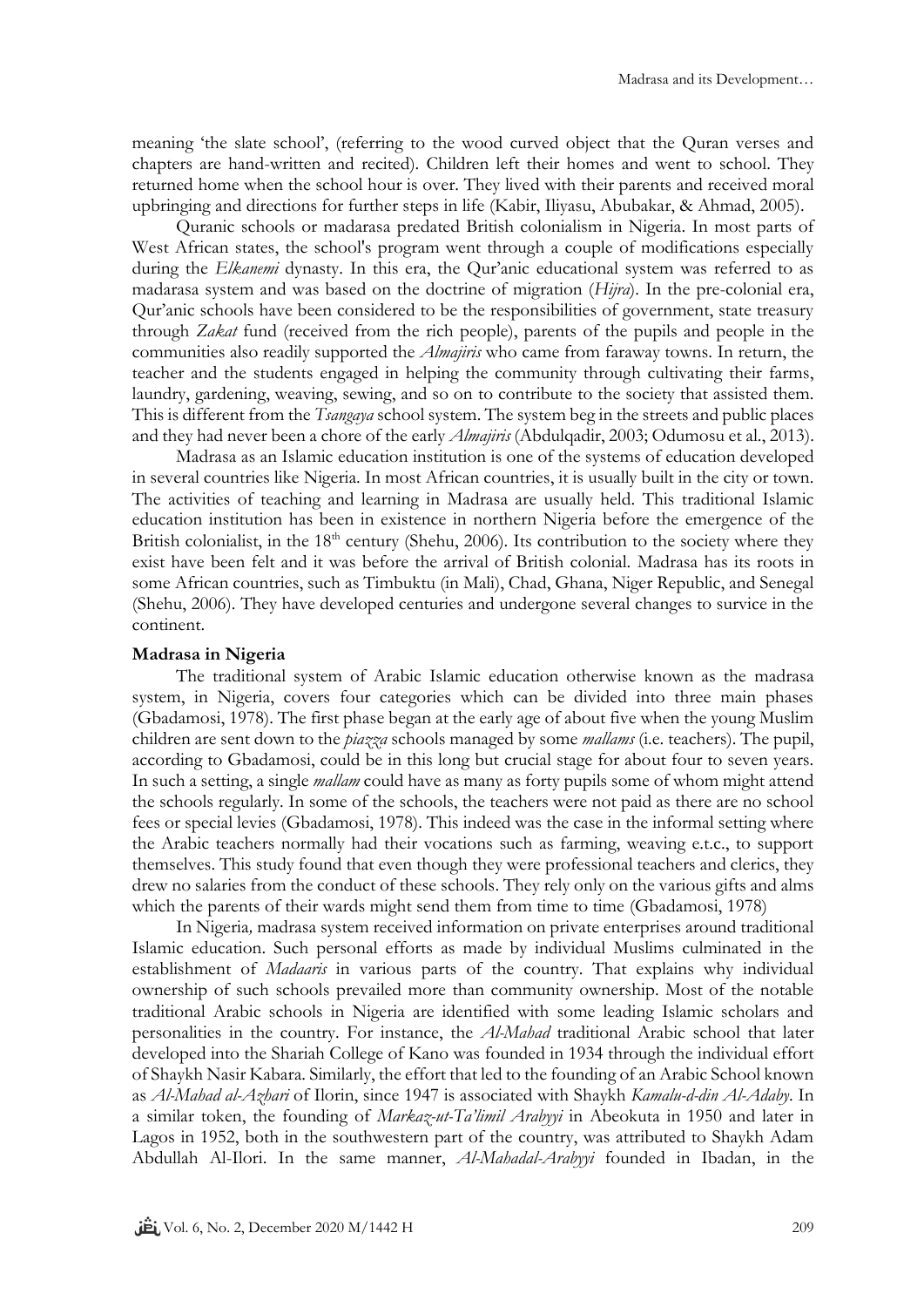Southwestern part of the country in 1957, was a product of an individual effort by Shaykh Murtadha Abdus-Salam. This is the situation with several other Arabic schools in the country.

In addition to the prevalence of individual ownerships for Islamic education institutions, there are few institutions which were established through joint action or community efforts. For instance, Olurode found that two of the 21 traditional Arabic schools studied in Epe, admitted of some substantial community participation (Van Bruinessen, 2008). He added that these were mainly the results of youths' activism' because, in an attempt to give a competitive start to their children, Muslim youths have come together in Epe, Iwo and Ilorin to influence the direction of madrasa (Gbadamosi, 1978). In Ilorin, however, individual ownership was prevalent community participation in the founding of madrasa. The involvement of parents' among other stakeholders could be recognized and appreciated by inviting them to the board to serve as advisers (Gbadamosi, 1978).

Individual ownership was prevalent in Iwo too. This study found that "most sole proprietors of madrasa had resisted past attempts by communities to be involved" (Babajo, Jamaluddin, & Hamid, 2017). In Lagos where most Arabic schools are owned by individuals, the *Jamat-ul-Islamiyyah* of Nigeria operates what could be regarded as a good example of community-owned madrasa, as classes are tuition-free for teachers are paid by the *Jama'ah* (Gada, 2010).

There is a political dimension for maintaining as custodians of the madrasa schools (Emirs and the Sultan) as figureheads. This political dimension is contrast with the role of executive leadership style they were used to. The emir's power to issue state grants and approved all the expenditures was taken over by the British resident commissioner. In a secular system, the British government did not consider Qur'anic schools and did not take into consideration their respected teachers as part of state responsibilities. Most of the emirs were either killed or deposed and replaced with the British representatives (AbdulQadir, 2003; Abdulqadir, 2014; Shehu, 2003; NCWD, 2001). Consequently, the Qur'anic teachers and their *Almajiris* had to look for an alternative way for their survival to run and serve students in learning Islamic education. In a nutshell, they lost all the privileges under the colonial administration.

Islamic education institution faced worse situation. The duty of running the education was transferred to the Resident commissioners. The tax was also introduced generally, and the Qur'anic teachers were forced to pay the tax. This was new experience for them since they did not pay the tax in the past. This pressing situation had made the teachers to move from one place to another to avoid the tax. For the teachers, staying a complete year in one place would warrant paying the tax to the British colonial. To avoid tax paying, the Qur'anic teachers and their pupils moving from one place to another. Their nomadic condition had influenced their Qur'anic literacy. This is to say that the more they avoid tax paying, the more they move from one place to another. This situation influenced the students' performance in learning (NCWD, 2001).

The abolition of *Zakat* and *Mahren* (state treasury) for madrasa had led to difficult situation. They were without any doubt the economic strength for madrasah. The Qur'anic teachers was influenced by this unfortunate financial condition in Islamic education system. *Mahren* was a state bank where all the government wealth collected from the community are kept for running the affairs of the state. British colonial administrators did not assist financially Qur'anic education institution. It refused to assist or finance the madrasa Qur'anic education (Shehu, 2003). Furthermore, they relegated the use of Arabic alphabets to inscribe the local language (*Ajami*) as a means of communication in Hausa, by replacing it with the English alphabets and Roman figures. This policy had carried bad impact to the *Tsangaya* teachers who were considered the most educated elite because they served the public and the government.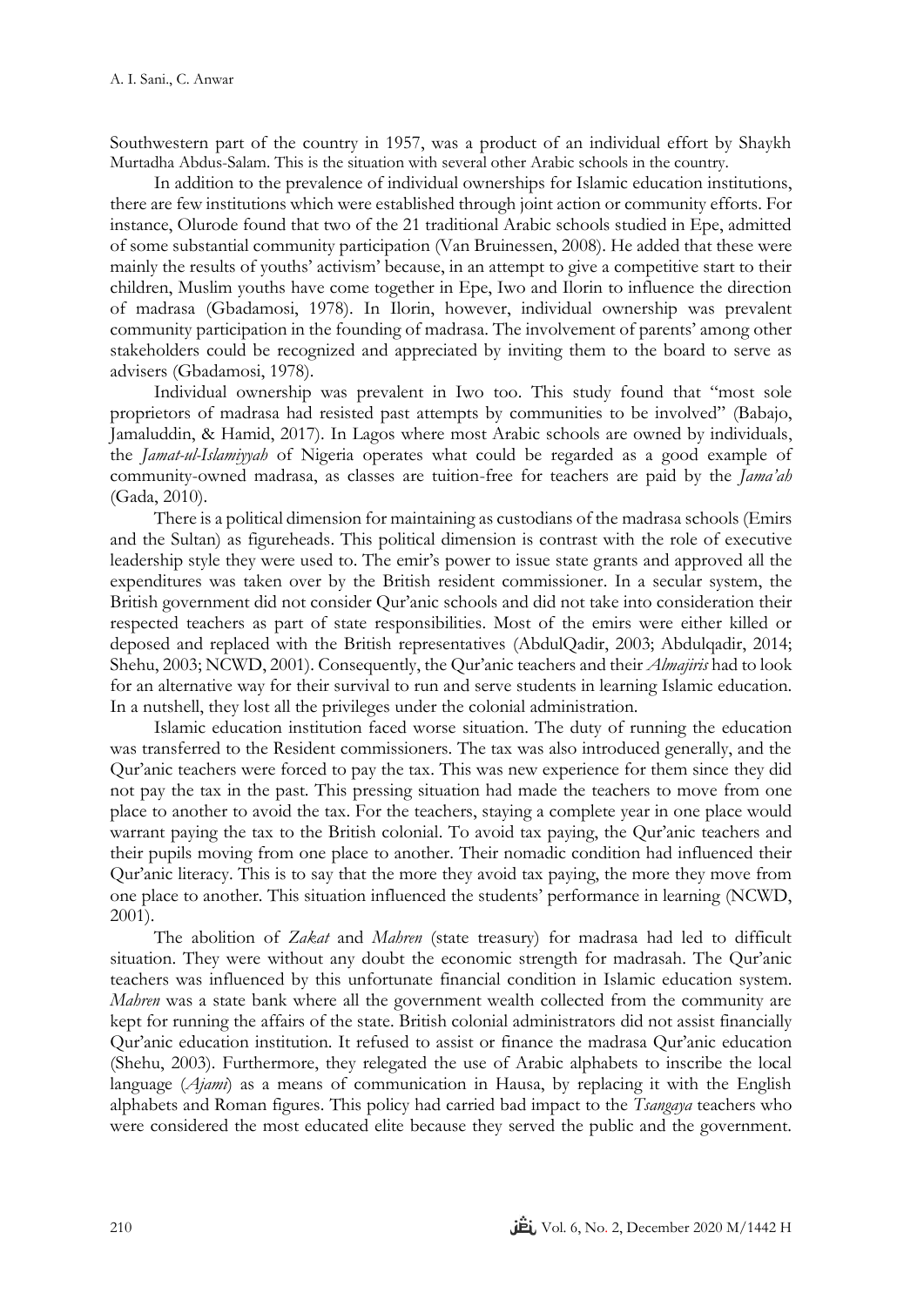Changing the written form of *Ajami* as a means of public and government communication had made traditional scholars officially illiterate and therefore, they were redundant (NCWD, 2001).

The missionaries were the first to import formal education in Nigeria. They combined formal education with the Bible (Christianity). Their effort had been rejected by the people of northern Nigeria who desperately reject secular education in the early period. Odumosu et al. (2013) and NCWD (2001) posit that the colonialists using their power, stablished and imposed the new system of education, with the intent to rival Qur'anic education. The newly introduced system straight away obtained fame and superiority because it enjoyed government backing. The graduates of the formal schools took the center stage in management, statesmanship, social work, and institutions. This was the beginning of the failure and regression of the *Almajiri* Qur'an educational institution.

| Stage                      | Chronology    | Age             | Lesson                                                                                                                                                                                                                                                                                                                                                                     |
|----------------------------|---------------|-----------------|----------------------------------------------------------------------------------------------------------------------------------------------------------------------------------------------------------------------------------------------------------------------------------------------------------------------------------------------------------------------------|
|                            | Ranks & Title |                 |                                                                                                                                                                                                                                                                                                                                                                            |
| Mimicking<br>Stage         | Kolo          | $4 - 5$         | This is the beginner stage. A newly admitted child<br>usually listens to the recitation of others.<br>Eventually, he gets used to the rhythm of a<br>particular recitation and starts mimicking. The<br>Mallam observes each student carefully and as<br>soon as he notices that the child starts mimicking<br>the recitation of others, he moves him to the next<br>stage |
| The <i>Biyawa</i><br>Stage | Titibiri      | $6 - 7$         | This stage is characterized by the student reading<br>after the teacher. He is taught the opening phrases<br>of the Qur'an first. The teacher reads to the<br>student part by part so that the latter can easily<br>read after the teacher. For example;<br>A'udhu---Billahi---Minash Shaitanir---Rajimi<br>Bismillahi---Ar Rahmani---Ar Rahimi---, etc                    |
| The<br>Babbaku<br>Stage    | Gardi         | $7 - 10$        | Arabic alphabets                                                                                                                                                                                                                                                                                                                                                           |
| The Farfaru<br>Stage       | Malam         | $11 - 15$       | Joining the alphabets to make a word. The student<br>is taught by the correct pronunciation of each<br>letter along with its accompanying vowel                                                                                                                                                                                                                            |
| The<br>Haddatu<br>Stage    | Alaramma      | $16 - 18$       | Memorization of the Glorious Qur'an. When the<br>entire written portion is memorized by the student<br>comes to the teacher and conducts a memory test,<br>which is called <i>Hadda</i> . The teacher withdraws the<br>allo and holds it away from the sight of the student<br>while the latter reads out the withheld portion<br>from memory                              |
| The Rubutu<br>Stage        | Gwani         | 19-25           | This is the stage at which the student starts writing<br>for himself and no longer relies on the teacher for<br>that.                                                                                                                                                                                                                                                      |
| The Zurfi<br>Stage         | Gangaran      | $26 -$<br>above | This is the stage at which the student is allowed<br>for the first time to hold the complete copy of the<br>Qur'an and henceforward use it for writing on his<br>Allo (wooden slate)<br>Source: National Council for the Welfare of the Destitute (NCWD, 2001)                                                                                                             |

Table 1.1 Structural Settings and Pedagogy Stages of Madrasa School System

The above seven stages go in line with the category of the pupils and pedagogies which in most cases was based on their ages.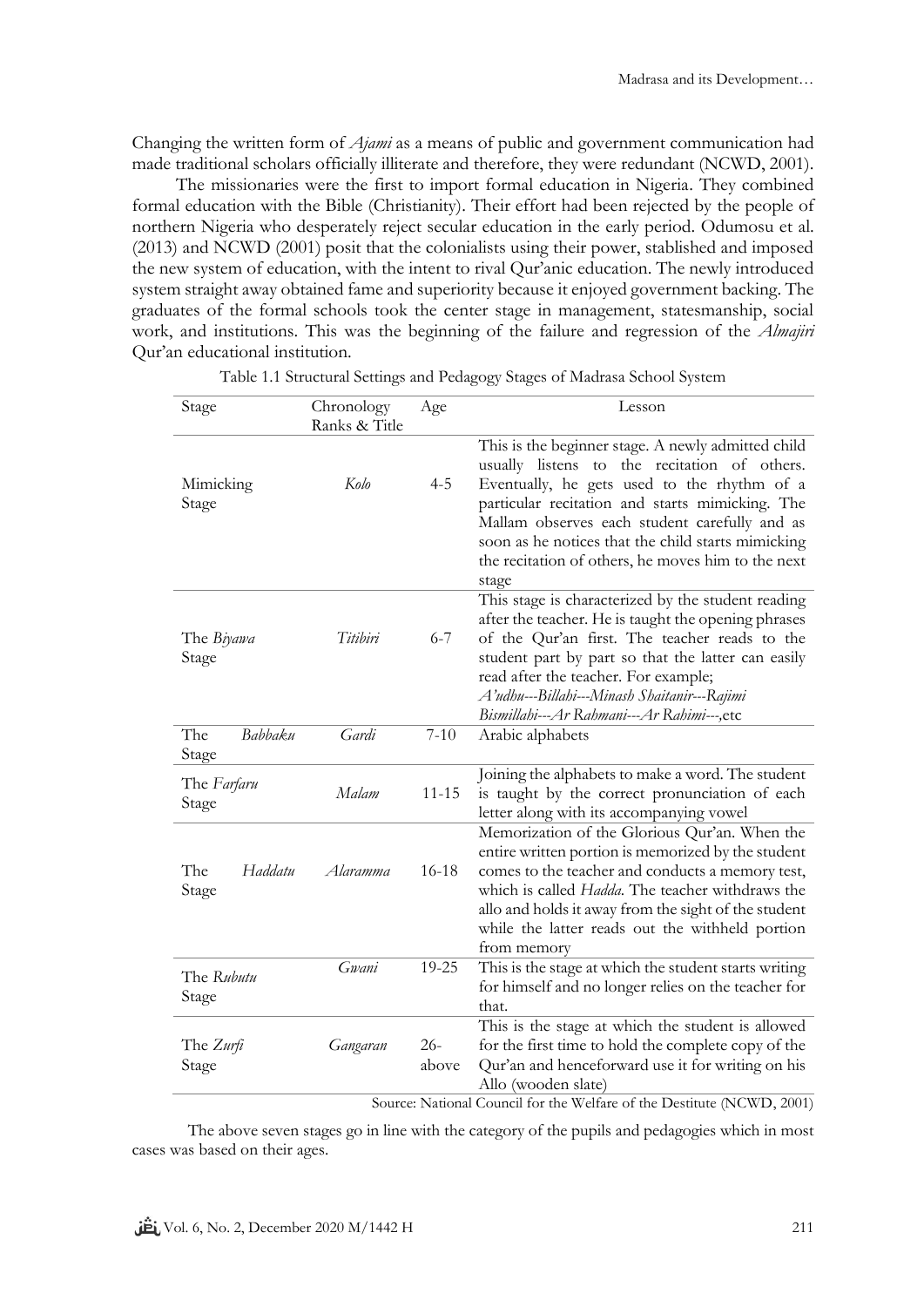| Items                      | Modern School                                                                                                                         | Madrasa School                                                                                  |
|----------------------------|---------------------------------------------------------------------------------------------------------------------------------------|-------------------------------------------------------------------------------------------------|
| Student's<br>Accommodation | Established<br><b>Structures</b><br>with<br>classrooms and offices                                                                    | Lessons are run in a small<br>room, under the tree, open<br>space, and uncompleted<br>buildings |
| Subjects taken             | Computer,<br>English,<br>Maths,<br>primary science, IRK, Arabic,<br>Social Studies, Physical and Health<br>Education, civic education | Qura'nic Recitation                                                                             |
| Wages and Salaries         | Government Responsibilities                                                                                                           | Donations, Charity, Handouts                                                                    |
| Teacher's                  | Qualification of No restrictions<br>Minimum                                                                                           | on<br>paper                                                                                     |
| Educational                | National Certificate in Education                                                                                                     | qualification                                                                                   |
| Qualification              | (NCE)                                                                                                                                 |                                                                                                 |
| Teaching Guideline         | Curriculum, Scheme of work,<br>teacher's lesson plans.                                                                                | Categorization<br>Qura'nic<br>of<br>chapters into units                                         |
| School fees                | Officially free, but<br>recurrent                                                                                                     | Free                                                                                            |
|                            | expenses for learning materials and                                                                                                   |                                                                                                 |
|                            | uniforms are paid by parents                                                                                                          |                                                                                                 |
| Levels and duration        | Six years from primary one to six                                                                                                     | Five stages. No specific time for                                                               |
| of Study                   |                                                                                                                                       | graduation                                                                                      |

Source: National Council for the Welfare of the Destitute (NCWD) (2001).

Madrasa or traditional Islamic education system was designed to build in young minds, to teach doctrines of Islam, as specified in Qur'an. Essentially, it was meant to teach children basic spiritual, moral, and social values to enhance their sense of responsibility. It was also meant to inculcate them the value of caring for those in need. That was why they were made to live on the goodwill of people, who freely donated for their survival. In the original madrasa system of education, the sole objectives of the education were intellectual and moral training as well as life-long discipline for students to achieve.

This study found that there are some challenges facing the madrasa in Taraba State, Nigeria. The madrasa are fully private institutions. The graduates of these Qur'anic schools are the ones who open and run the institutions in their intuition and resources. There is no certificate to attest to the mastery of the subject matter or procedure of testing the knowledge of the prospective Qur'anic teacher before he embarks teaching Qur'an.

Muhammad et. al. (2013) argued that a single teacher was scheduled with a bunch of responsibilities, as the sole proprietor of the madrasa school, to set up a control and run them, with the obligation of shelter, feeding, and clothing of the pupils reverted to him. Initially, the children were made to work on the teacher's farm, but later farming became a difficult task, and the little payment that the teacher receives through the weekly donations from the children's parents could not take care of the enormous responsibilities rested on the teacher. Pupils were made to pay daily stipends for their lessons; to get the little fees the pupils must carry out some menial jobs in public places and hotels, markets, etc. The *Almajiri* pupils thus neither acquire their educational obligations, as well as their material demands. They often grow up into illiterate adults, poverty-ridden, and uncreative (Hoechner, 2013; Odumosu et al., 2013; Salisu Shehu, 2006).

NCWD (2001) asserts that the madrasa schools lost official patronage, and its graduates were gradually made redundant. Graduates of the British schools were the only ones employed and paid efficiently in government offices. Arabic ceased to be the official language while Roman alphabets were introduced as a substitute. Within a short period the whole northern Muslim communities were termed illiterate (Kabir et al., 2005; Salisu Shehu, 2006). Kabir et. al.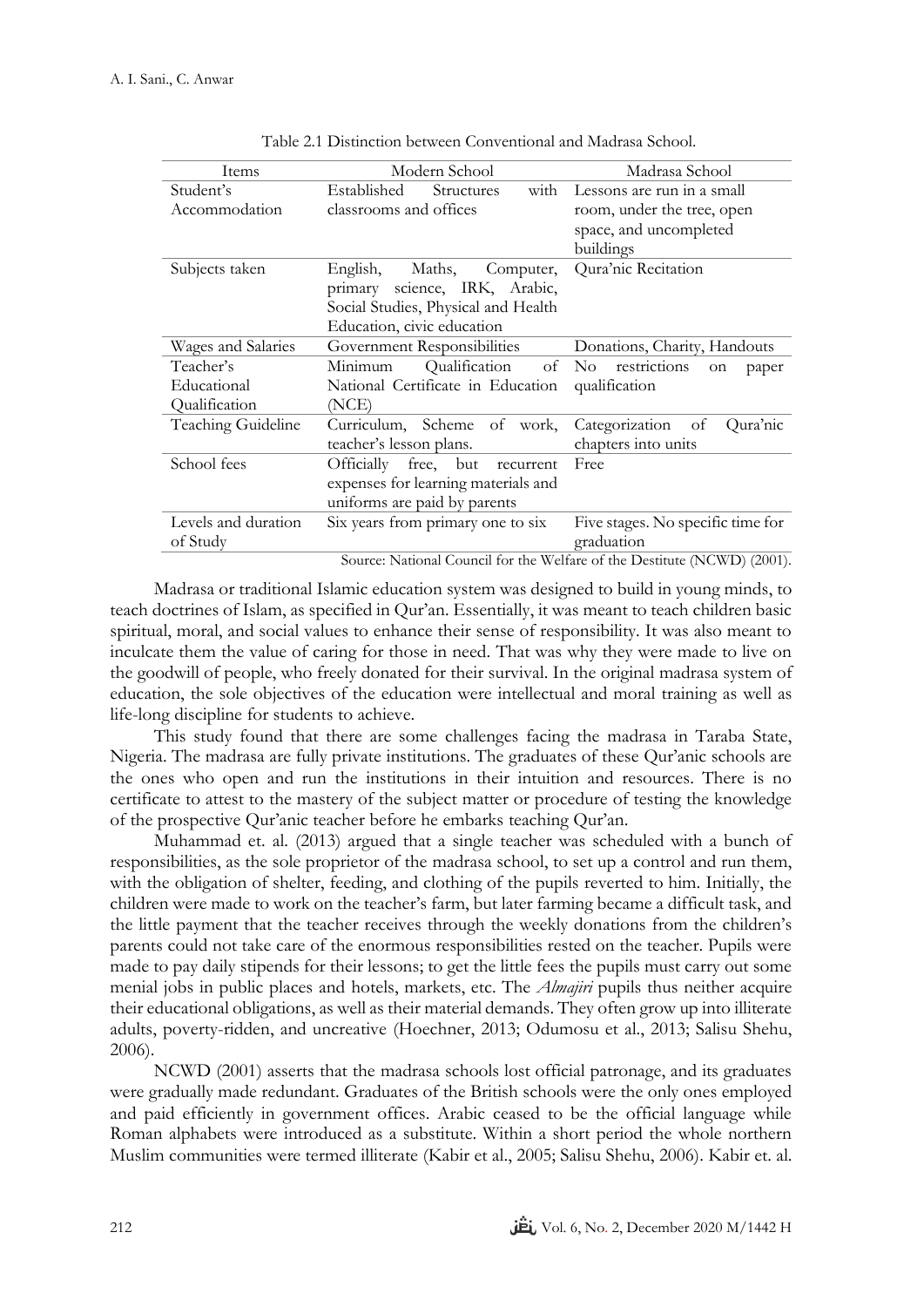(2005) further observed that the policies targeted the traditional madarasa Schools and substituting them with secular education. This led to protests, people began to give out their children in trust, to the madrasa schoolteachers in other villages, or its outskirt to teach them Qur'an. Consequently, the madrasa schoolteachers travel, with their pupils in search of a conducive place to settle and teach their pupils in a different environment.

Madrasa institutions play important role in religious and cultural dimension. They serve as a tool to socialize the processes and continuity of Islamic education and traditions in for younger generation in the society. They also provide early training in Islamic manners and etiquettes leading to the development of children development and personalities that will equip their productive lives on earth and in the hereafter. Religious education is considered a religious obligation for parents and society to teach their children. These Islamic education institutions prevailed in much of northern Nigeria as the sole institutions that were designed for religious learning long before the advent of western education and colonization emerged (Ozigi & Ocho, 1981). The society has never witnessed the transformation or modification of the institution of madrasa with western and modern school concept before the arrival of colonial.

# **The Challenges of Madrasa in Taraba State, Nigeria**

This study found out that madarasa had faced a variety of challenges right from the period of colonialism to date because of nonchalant attitudes shown towards its progress right from the onset of colonialism to the present democratic dispensation.

### Pre-Colonial Madarasa in Taraba State

The Qur'anic educational system which was believed to be in existence in Taraba State-Nigeria, in the early 15th century, can be said to be the backbone of socialization and educational development. Before the advent of the British colonizers, people in northern Nigeria can read and write Qur'an, Arabic language, as well as use Arabic letters to communicate in their local dialect. In the pre-colonial era, the Islamic religion was more prominent in the political and social life of Muslims in Taraba State, and Qur'anic education has been more relevant (Muhammad et. al., 2013; Odumosu et. al., 2013). Muhammad et. al. (2013) and Kabir et. al. (2005) agreed that in most parts of West Africa, the Qur'anic schools precede the coming of the colonialists. Historians agreed to the formation of Qur'anic institutions to be at the beginning of the eleventh century (Odumosu et. al., 2013).

Madrasa schools in Nigeria, particularly in Taraba state are in dire need of redress. The schools housed millions of what can be termed as out of school children. The children are isolated from their parents, in their early lifetime (4 years and above), where they are brought into a new environment and lack all the basic needs of life, like food, shelter, toilets, and basic health facilities. Children beg for food on the streets or from house to house, they have no hostel to sleep in, neither do they have a place for conveniences.

The current challenges of the madrasa system of education started with the invasion of the British colonial powers. When they captured the territories, they killed those emirs who refused to willingly surrender to the British colonial army, some emirs were deposed. Consequently, the emirs lost the powers to control their territories and accepted the new terms of reference to serve the colonial powers as figurehead traditional rulers. The control of the *Almajiri* school system was also lost. Eventually, the funding of the *Almajiri* system was stopped on the basis that the schools were religious bodies and therefore they deserve no funds from the government (Taiwo, 2013 and NCWD, 2001).

Abdulqadir (2003); Odumosu et al. (2013) and NCWD (2001) pointed out that when the *Tsangaya* system could not gather support from the colonial powers, the people of the community, and the disabled emirs, the system collapsed. The British colonial powers introduced their formal education and funded it accordingly. The *Almajiri* pupils and their teachers were forced to look for other means of survival whereby they resorted to begging and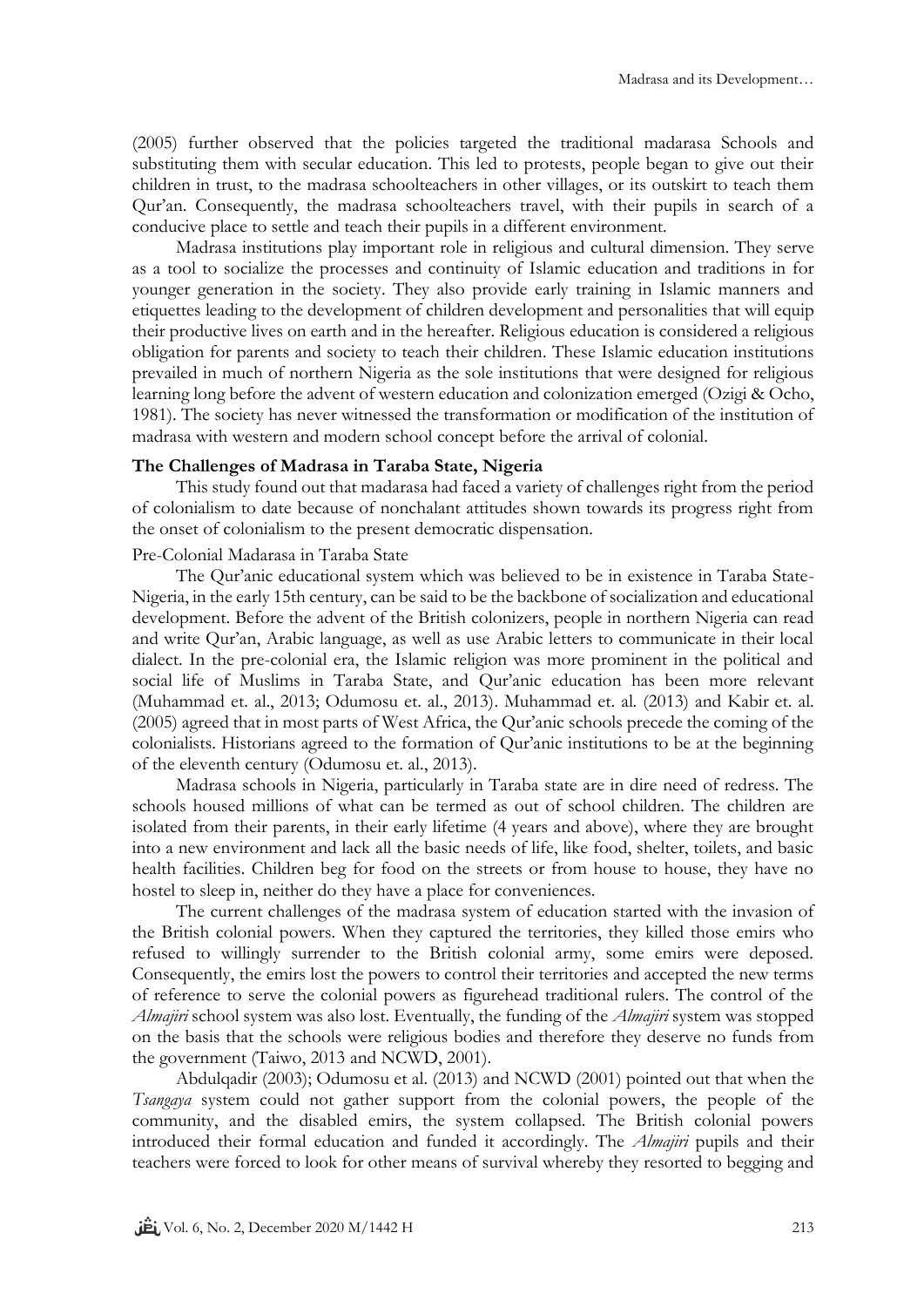doing other menial jobs to survive. This reason is, without doubt, the beginning of the present predicament of the *Almajiri* system of education in Nigeria.

Hoechner (2013); Kabir et al. (2005); Odumosu et al. (2013), and Fuseini (2016) observed that the fundamental problem facing the madrasa pupils is the absence of food, indecent accommodation, and health facilities, as well as parents deprivation, some of whose parents stay hundreds of kilometers away from the school. *Almajiri's* consolation is embedded in the belief that all tragedies encountered during this school system would amount to exalted rewards in the hereafter (Heaven).

According to Yusha'u et al., (2013) and Shehu (2006) there was no organized procedure, in the enrollment of the pupils of the madrasa school, unless the eccentric procedure of handing over pupils to the teacher, who would then continue to oversee the academic development of the child. Another amazing fact is that, under this system, one teacher can register 100-200 pupils under his custody. He received no support from the parents, government, or society, and has no plan for health care facilities, shelter, or food. Under this condition, the only alternative option left for them is to take the children to the streets. Madrasa system has been relegated and abused, to the extent that the pupils roam the street picking remnants of contaminated leftover food from the garbage (Yusha'u et al., 2013).

Muhammad et. al. (2013) and Otu (2006) argued that most of the madrasas are dropped at their boarding school without provisions; their parents gave them puny stipend that would hardly last for a week but expected them to live in the school for years. This is what is gradually exposing them to health hazards child abuse, secrets cults, and other sorts of social vices. Hoechner (2013) and Yusha'u et. al. (2013) supported the view and lament that, since the parents of the students are dominantly poor, they used to feel relieved by sending their children to the madrasa boarding school where the children struggle to take care of themselves.

Early Qur'anic education has been an essential part of the socialization process of every child. Parents enroll their children with a community-based Qur'anic School, whereby at graduation, a child is expected to master the ability to recite the Glorious Qur'an, read and write Arabic scripts.

The heyday of madrasa was challenged by the advent of western education. Madrasa dominant system in Islamic education with the necessary institutional support and protection began to deteriorate in the African countries. They are left without any state support and began to dwindle and stagnate (Umar, 2003). These schools were subsequently characterized by limited curricula goals and contents; weak management structures; a poor resource base; and lack of official recognition of both their products and form of learning. As a result, Islamic education institution at that time became increasingly incapable of helping learners to achieve selffulfillment and effectively discharge their civic responsibilities as citizens of an emerging nationstate.

In Taraba state, Nigeria, there are several distinct forms of non-formal traditional Islamic education. The first, in terms of evolutionary development, is the madrasa qur'anic college. It developed and existed around the *Alaramma*, the teacher, who often travels with the pupils and pitch a camp often on the outskirts of the town to form a collegiate system for the total study of the Qur'an. Second, madrasa where the mobile nature of the schooling system has been restricted – often an *Alaramma* could stay in the same place for years. The third type of this Islamic eduction institution is the Islamiyya Schools. They are recognized by the Government and have been undergoing modernization in terms of its management to run Qur'anic schools program using Western infrastructures. They are recognized by SUBEB (State Universal Basic Education Board) and receive some assistance from the government. The assistance can be in form of financial support to help them survive and meet their need.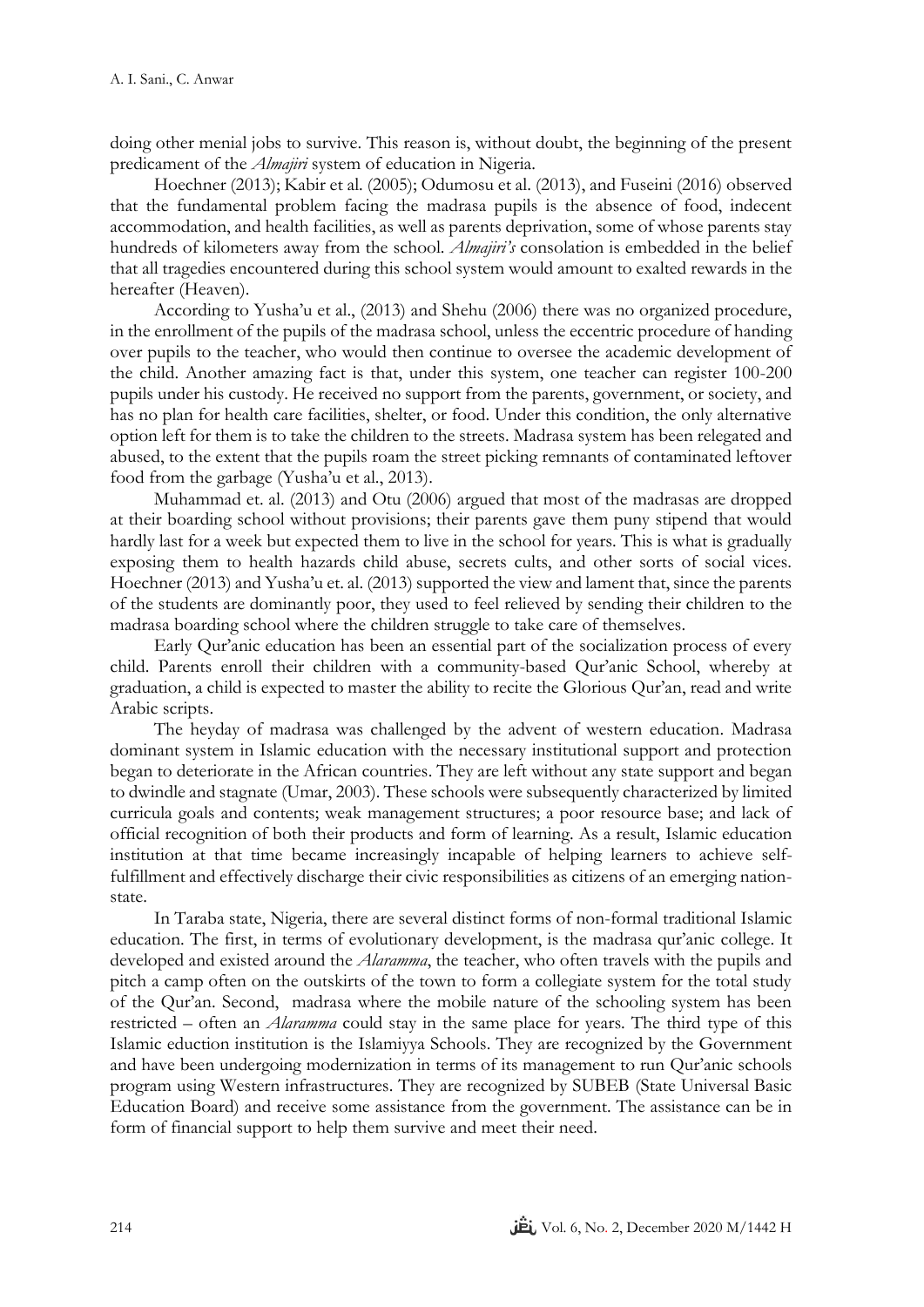#### **CONCLUSION**

Based on the findings of this study, there are several things to conclude. The traditional arrangement of the madrasa makes their graduate irrelevant or unemployable because the madrasa does not contain the western type education subjects in the curriculum. Madrasa contains only the recitation and memorization of the Qur'an, and various Arabic and Islamic studies subjects. The problem in madrasa's lifestyle is their exposure to various social and physical dangers. Psychologically, the living condition of the children features a sense of mediocrity, overdependence on immediate society, rejection from other children, and all sorts of negative socio-economic and psychological tendencies.

This paper recommended that the constant Public awareness campaign is necessary to educate the parents that dump their children in madrasa so that they can take good care of them and enroll them in the nearest modern madrasa. On the other hand, governments at all levels (Federal, State, and Local governments) should put heads together to find the consistent ways that would help to reverse, the complete financing and administration of these madrasas. By creating avenues that will enhance popular economic growth, suppress the poverty level among the rural dwellers who are the people patronizing the madrasa. Lastly, governments, other stakeholders, and individual philanthropists should endeavor to build multiple modern madrasa in all the local government areas of Taraba State where they are needed the most, where the students and graduates of madrasa should be taught relevant formal education and skills so that they can be employable after graduation.

# **ACKNOWLEDGMENT**

The authors would like to thank the University of Malaya for the research grant for that has been partially used for this study. Grant No: ST018-2019.

# **BIBLIOGRAPHY**

- Abdulqadir, I. (2003). The Almajiri System of Education in Nigeria Today. *A Paper Presented at the 21st Convocation Ceremony of Bayero University Kano*. Retrieved from: http://www.gamji.com/article5000/NEWS5956.htm.
- Abdulqadir, M. (2014). An Analytical Study of The Contributions of Sheikh Ibrahim Jalo Jalingo to The Development of Da'awah In Taraba State. *MA Dissertation (unpublished).* Dept of Islamic Studies and Shariah, Bayero University Kano.
- Babajo, H. H., Jamaluddin, Z., & Hamid, S. A. (2017). The Challenges of Tsangaya Quranic Schools in Contemporary Societies: A study of Kano State Nigeria. *Asian Journal of Multidisciplinary Studies, 5*(6), 243-250.
- Bakewell, O., & De Haas, H. (2007). African Migrations: Continuities, Discontinuities and Recent Transformations. In *African alternatives* (pp. 95-117): Brill.
- Fuseini, T. (2016). *The Experiences of Muslim Child Beggars in Dagbon of Northern Ghana: An Exploratory Study from The Perspective of Salutogenesis.* The University of Bergen.
- Gada, A. M. (2010). *A Short History of Early Islamic Scholarship in Hausaland*: AM Gada.
- Gbadamosi, T. G. O. (1978). *The growth of Islam among the Yoruba, 1841-1908.* (Ibadan History Series.) Atlantic Highlands, N.J.: Humanities Press.
- Hoechner, H. (2013). *Searching for Knowledge and Recognition: Traditional Qur'anic Students (Almajirai) in Kano, Nigeria.* French Institute for Research in Africa/InstitutFrançais de Recherche en Afrique (IFRA-Nigeria).
- Imam, Y. (2002). Appraisal of the Historical Development of traditional Qur'anic Schools in Northern Nigeria. *Unpublished PGDE project.* Kano: Federal College of Education.